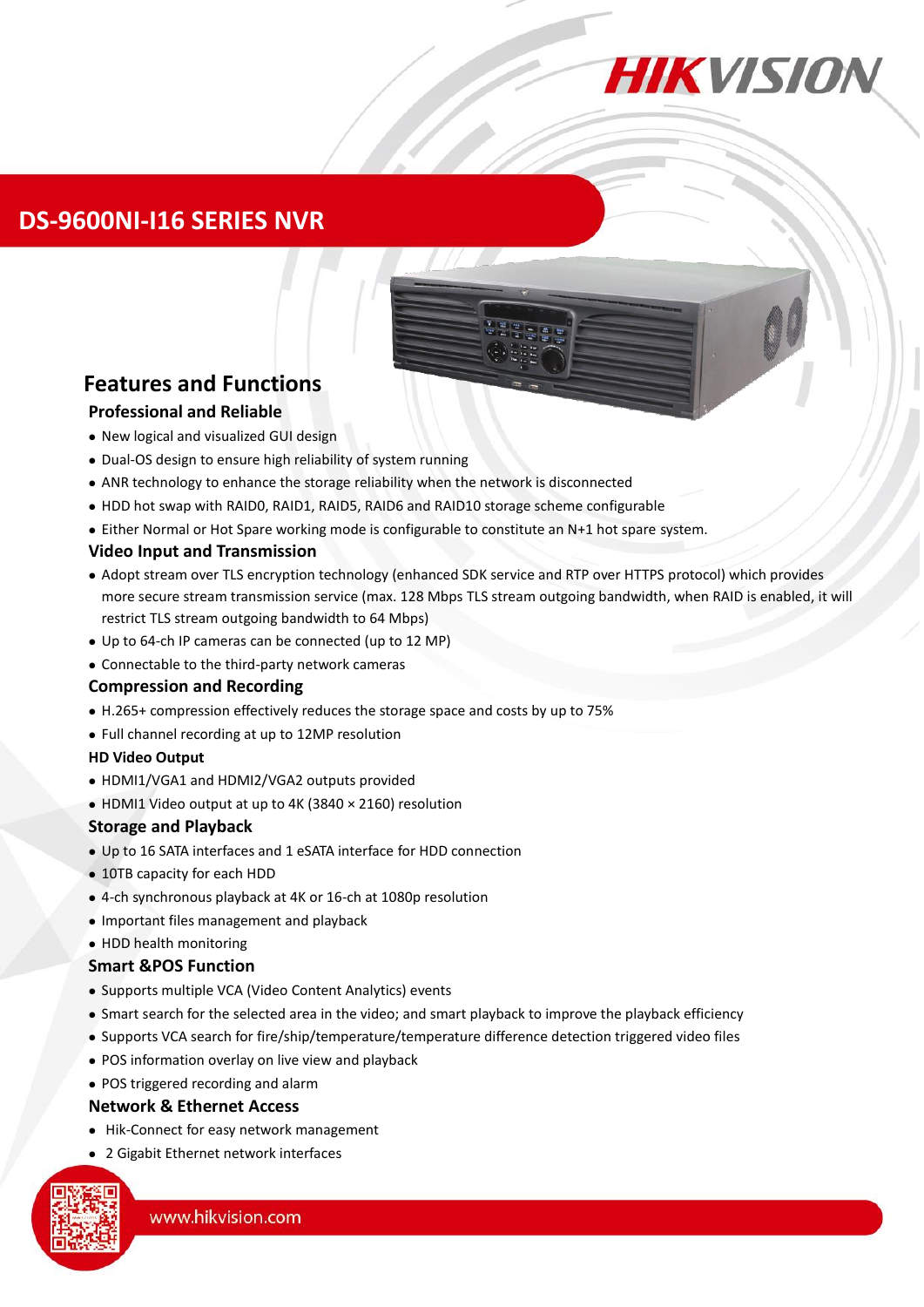

## **Specifications**

Õ

| <b>Model</b>                        |                                              | DS-9616NI-I16                                                                                                                                                                                                                                                                               | DS-9632NI-I16 | DS-9664NI-I16 |  |  |
|-------------------------------------|----------------------------------------------|---------------------------------------------------------------------------------------------------------------------------------------------------------------------------------------------------------------------------------------------------------------------------------------------|---------------|---------------|--|--|
| Video/Audio<br>input                | IP video input                               | $16$ -ch                                                                                                                                                                                                                                                                                    | 32-ch         | 64-ch         |  |  |
|                                     | <b>Incoming</b><br>bandwidth                 | 256 Mbps                                                                                                                                                                                                                                                                                    | 320 Mbps      | 320 Mbps      |  |  |
|                                     |                                              | or 200 Mbps (when RAID is enabled)                                                                                                                                                                                                                                                          |               |               |  |  |
|                                     | Outgoing<br>bandwidth                        | 256 Mbps, or 200 Mbps (when RAID is enabled)                                                                                                                                                                                                                                                |               |               |  |  |
| Video/Audio<br>output               | Recording<br>resolution                      | 12 MP/8 MP/6 MP/5 MP/4 MP/3 MP/1080p/UXGA/720p/VGA/4CIF/DCIF<br>/2CIF/CIF/QCIF                                                                                                                                                                                                              |               |               |  |  |
|                                     | <b>CVBS output</b><br>(Optional)             | 1-ch, BNC (1.0 Vp-p, 75 Ω), resolution: PAL: 704 × 576, NTSC: 704 × 480                                                                                                                                                                                                                     |               |               |  |  |
|                                     | VGA1/HDMI1<br>output resolution              | VGA1: 2K (2560 × 1440)/60Hz, 1920 × 1080/60Hz, 1280 × 1024/60Hz,<br>$1280 \times 720/60$ Hz, 1024 $\times 768/60$ Hz<br>HDMI1: 4K (3840 × 2160)/60Hz, 4K (3840 × 2160)/30Hz, 2K (2560 × 1440)/60Hz, 1920 × 1080/60Hz, 1600 × 1200/60Hz,<br>$1280 \times 720/60$ Hz, $1024 \times 768/60$ Hz |               |               |  |  |
|                                     | VGA2/HDMI2<br>output resolution              | $1920 \times 1080/60$ Hz, $1280 \times 1024/60$ Hz, $1280 \times 720/60$ Hz, $1024 \times 768/60$ Hz                                                                                                                                                                                        |               |               |  |  |
|                                     | Audio output                                 | 2-ch, RCA (Linear, $1 K\Omega$ )                                                                                                                                                                                                                                                            |               |               |  |  |
| <b>Decoding</b>                     | <b>Decoding format</b>                       | H.265/H.265+/H.264/H.264+/MPEG4                                                                                                                                                                                                                                                             |               |               |  |  |
|                                     | Live view/Playback<br>resolution             | 12 MP/8 MP/6 MP/5 MP/4 MP/3 MP/1080p/UXGA/720p/VGA/4CIF/DCIF<br>/2CIF/CIF/QCIF                                                                                                                                                                                                              |               |               |  |  |
|                                     | <b>Synchronous</b><br>playback               | $16$ -ch                                                                                                                                                                                                                                                                                    |               |               |  |  |
|                                     | Capability                                   | 2-ch @ 12 MP (20fps) / 4-ch @ 8 MP (25fps) / 8-ch @ 4MP (30fps) / 16-ch<br>@1080p(30fps)                                                                                                                                                                                                    |               |               |  |  |
| <b>Network</b><br>management        | <b>Network protocols</b>                     | TCP/IP, DHCP, Hik-Connect, DNS, DDNS, NTP, SADP, SMTP, NFS, iSCSI,<br>UPnP™, HTTPS                                                                                                                                                                                                          |               |               |  |  |
|                                     | <b>SATA</b>                                  | 16 SATA interfaces                                                                                                                                                                                                                                                                          |               |               |  |  |
| <b>Hard disk</b>                    | <b>eSATA</b>                                 | 1 eSATA interface                                                                                                                                                                                                                                                                           |               |               |  |  |
|                                     | Capacity                                     | Up to 10TB capacity for each HDD                                                                                                                                                                                                                                                            |               |               |  |  |
| Disk array                          | Array type                                   | RAIDO, RAID1, RAID5, RAID6, RAID10                                                                                                                                                                                                                                                          |               |               |  |  |
| <b>External</b><br><b>interface</b> | Two-way audio                                | 1-ch, RCA (2.0 Vp-p, 1 k Ω)                                                                                                                                                                                                                                                                 |               |               |  |  |
|                                     | <b>Network interface</b>                     | 2, RJ-45 10/100/1000 Mbps self-adaptive Ethernet interface                                                                                                                                                                                                                                  |               |               |  |  |
|                                     | Serial interface                             | RS-232; RS-485; Keyboard                                                                                                                                                                                                                                                                    |               |               |  |  |
|                                     | USB interface                                | Front panel: $2 \times$ USB 2.0; Rear panel: $1 \times$ USB 3.0                                                                                                                                                                                                                             |               |               |  |  |
|                                     | Alarm in/out                                 | 16/8                                                                                                                                                                                                                                                                                        |               |               |  |  |
| General                             | Power supply                                 | 100 to 240 VAC, 50 to 60 Hz                                                                                                                                                                                                                                                                 |               |               |  |  |
|                                     | Max. Power                                   | 300 W                                                                                                                                                                                                                                                                                       |               |               |  |  |
|                                     | Consumption<br>(without hard disk)           | $\leq$ 45 W                                                                                                                                                                                                                                                                                 |               |               |  |  |
|                                     | <b>Working</b><br>temperature                | -10 °C to 55 °C (14 °F to 131 °F)                                                                                                                                                                                                                                                           |               |               |  |  |
|                                     | <b>Working humidity</b>                      | 10 to 90 %                                                                                                                                                                                                                                                                                  |               |               |  |  |
|                                     | <b>Dimensions</b><br>$(W \times D \times H)$ | $445 \times 496 \times 146$ mm $(17.5" \times 19.5" \times 5.7")$                                                                                                                                                                                                                           |               |               |  |  |
|                                     | Weight<br>(without hard disk)                | ≤ 12.5 kg (27.6 lb)                                                                                                                                                                                                                                                                         |               |               |  |  |